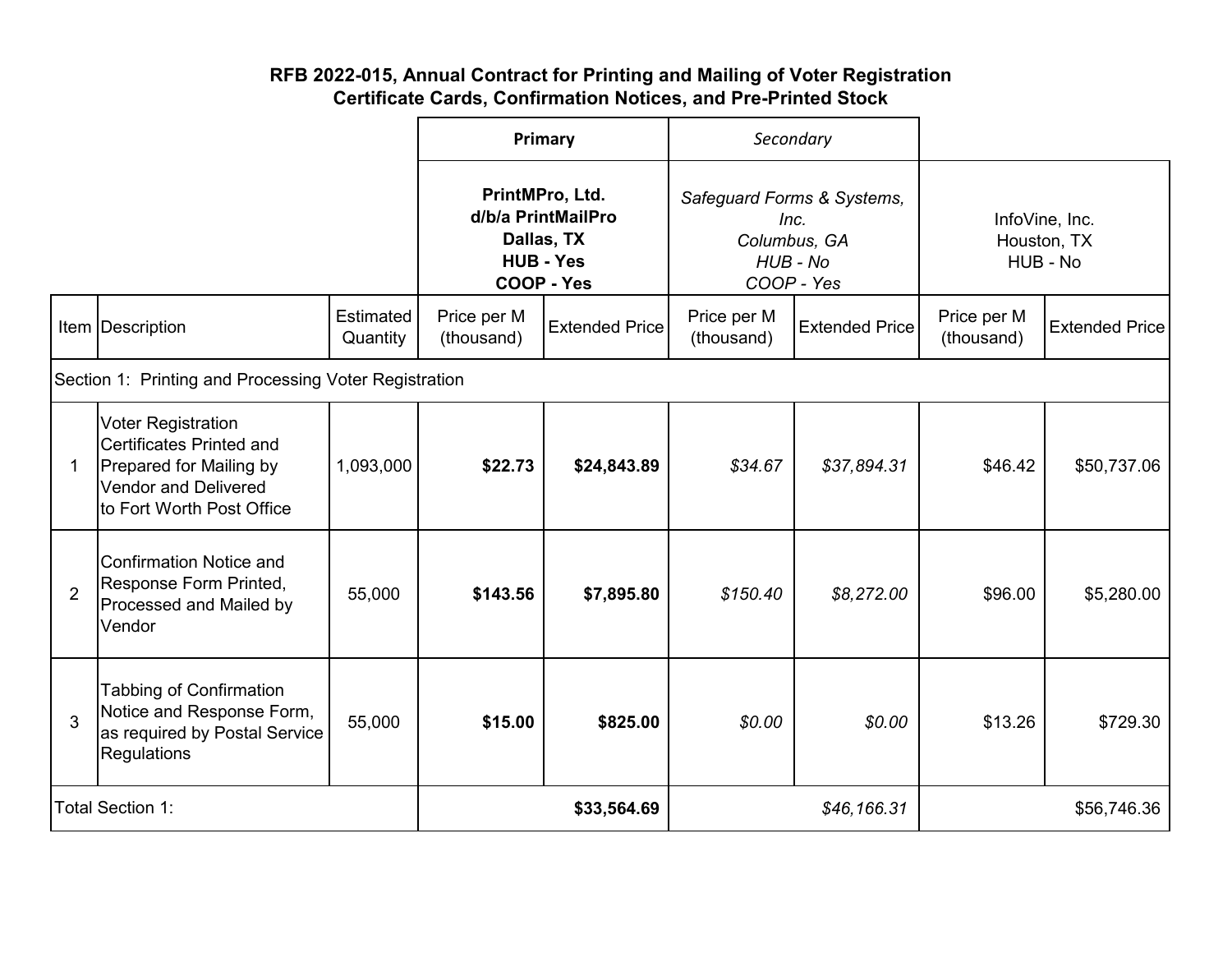## **RFB 2022-015, Annual Contract for Printing and Mailing of Voter Registration Certificate Cards, Confirmation Notices, and Pre-Printed Stock**

|                                            |                                                                                                                                                      |                       | Primary                                                                               |                       | Secondary                                                                    |                       |                                           |                       |
|--------------------------------------------|------------------------------------------------------------------------------------------------------------------------------------------------------|-----------------------|---------------------------------------------------------------------------------------|-----------------------|------------------------------------------------------------------------------|-----------------------|-------------------------------------------|-----------------------|
|                                            |                                                                                                                                                      |                       | PrintMPro, Ltd.<br>d/b/a PrintMailPro<br>Dallas, TX<br><b>HUB - Yes</b><br>COOP - Yes |                       | Safeguard Forms & Systems,<br>Inc.<br>Columbus, GA<br>HUB - No<br>COOP - Yes |                       | InfoVine, Inc.<br>Houston, TX<br>HUB - No |                       |
|                                            | Item Description                                                                                                                                     | Estimated<br>Quantity | Price per M<br>(thousand)                                                             | <b>Extended Price</b> | Price per M<br>(thousand)                                                    | <b>Extended Price</b> | Price per M<br>(thousand)                 | <b>Extended Price</b> |
| Section 2: Printing Stock for Internal Use |                                                                                                                                                      |                       |                                                                                       |                       |                                                                              |                       |                                           |                       |
| $\mathbf 1$                                | <b>Voter Registration Certificate</b><br>Cardstock for Processing by<br><b>Tarrant County Graphics</b><br>Department - four (4) cards<br>per form    | 100,000               | \$93.73                                                                               | \$9,373.00            | \$36.80                                                                      | \$3,680.00            | \$100.00                                  | \$10,000.00           |
| $\overline{2}$                             | <b>Reprint Quantities during</b><br>Contract Period                                                                                                  | 25,000                | \$115.78                                                                              | \$2,894.50            | \$38.25                                                                      | \$956.25              | \$23.41                                   | \$585.25              |
| 3                                          | <b>Voter Registration Certificate</b><br>Cardstock for Processing by<br><b>Tarrant County Elections</b><br>Administration - one (1) card<br>per form | 5,000                 | \$214.41                                                                              | \$1,072.05            | \$103.00                                                                     | \$515.00              | \$126.84                                  | \$634.20              |